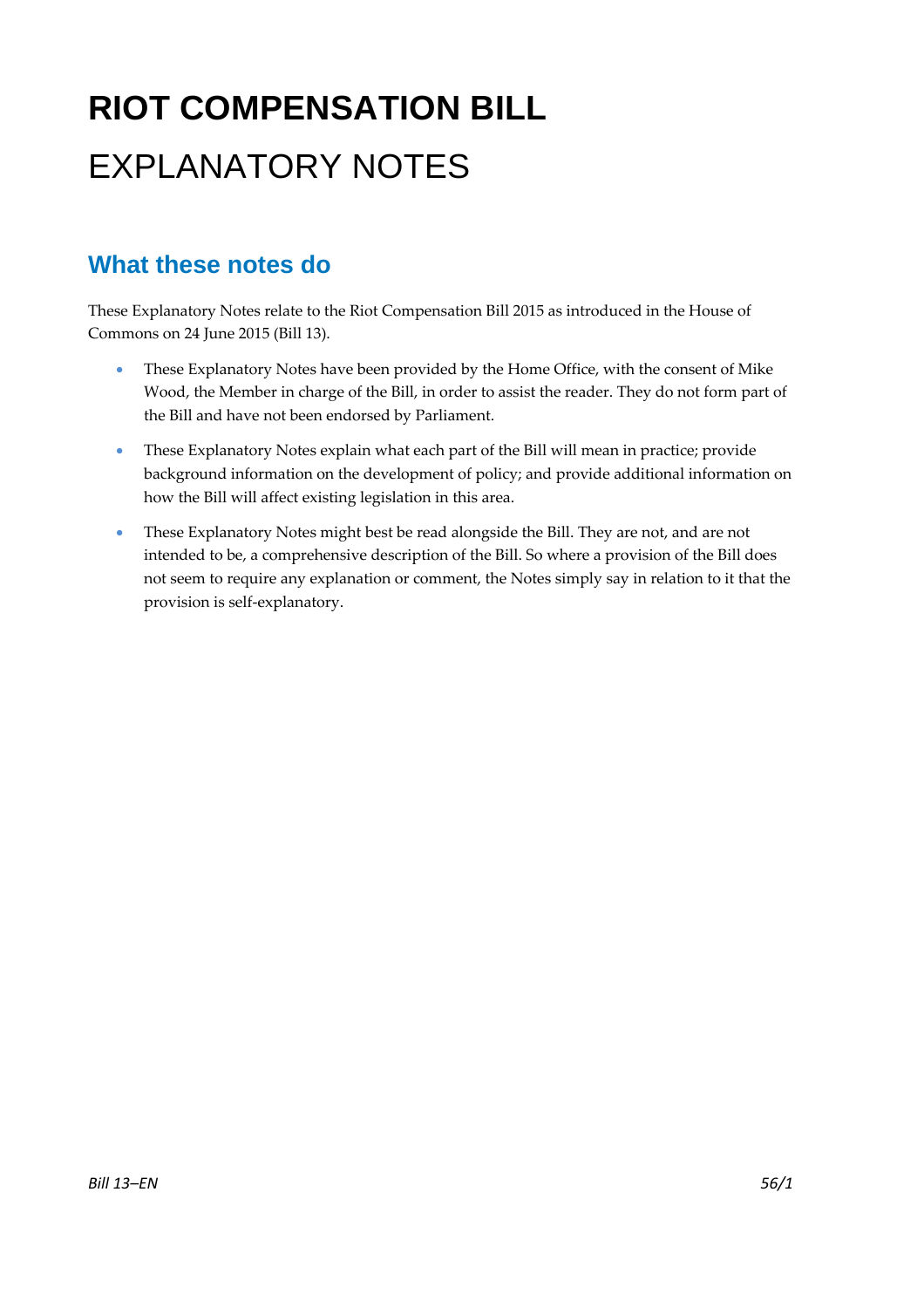## **Table of Contents**

| Subject                                                                                                                                                    | <b>Page of these Notes</b> |  |
|------------------------------------------------------------------------------------------------------------------------------------------------------------|----------------------------|--|
| <b>Overview of the Bill</b>                                                                                                                                | 3                          |  |
| <b>Policy background</b>                                                                                                                                   | 3                          |  |
| Progress of policy review                                                                                                                                  | 3                          |  |
| Legal background                                                                                                                                           | 3                          |  |
| <b>Territorial extent and application</b>                                                                                                                  | 3                          |  |
| Commentary on provisions of the Bill                                                                                                                       | 4                          |  |
| Claims for compensation                                                                                                                                    | 4                          |  |
| Clause 1: Claims for compensation for riot damage etc                                                                                                      | 4                          |  |
| Reference (1): "Local policing body"                                                                                                                       | 4                          |  |
| Reference (2): Subrogated claims                                                                                                                           | 4                          |  |
| Reference (3): Public Order Act 1986 - definition of a riot                                                                                                | 5                          |  |
| Clause 2: Property in respect of which claims may be made<br>Example (1): New types of property claims that could qualify under the Riot Compensation Bill | 5<br>5                     |  |
| The Schedule - Motor vehicles in respect of which claims may be made                                                                                       | 6                          |  |
| Example (2): Motor vehicle claims                                                                                                                          | 6                          |  |
| Clause 3: Regulations about claims procedure                                                                                                               | 7                          |  |
| Example (3) - the ownership of a property                                                                                                                  | 7                          |  |
| Example (4) - evidence received after the determination of a claim                                                                                         | 7                          |  |
| The decision-maker                                                                                                                                         | 8                          |  |
| Clause 4: The decision-maker on a claim                                                                                                                    | 8                          |  |
| Example (5): How a local policing body could delegate riot compensation claims                                                                             | 8                          |  |
| Clause 5: Transfer of claims to the Secretary of State                                                                                                     | 9                          |  |
| Example (6): Circumstances where responsibility for riot compensation claims could transfer from local policing                                            |                            |  |
| bodies<br>Clause 6: Delegation of Secretary of State's functions                                                                                           | 9<br>9                     |  |
| Decisions on claims                                                                                                                                        | 10                         |  |
| Clause 7: Decision on validity of claims                                                                                                                   | 10                         |  |
| Example (7) - What guidance for decision-makers may contain                                                                                                | 10                         |  |
| Definition of a riot                                                                                                                                       | 10                         |  |
| Claims handling                                                                                                                                            | 10                         |  |
| Clause 8: Amount and payment of compensation                                                                                                               | 10                         |  |
| Example (8) - Regulations around determining claims                                                                                                        | 12                         |  |
| Clause 9: Review and appeals                                                                                                                               | 12                         |  |
| General                                                                                                                                                    | 12                         |  |
| Clause 10: Repeal of the Riot (Damages) Act 1886 and consequential amendments                                                                              | 12                         |  |
| Clause 11: Regulations<br>Clause 12: Commencement, extent and short title                                                                                  | 12<br>13                   |  |
|                                                                                                                                                            |                            |  |
| Commencement                                                                                                                                               | 13                         |  |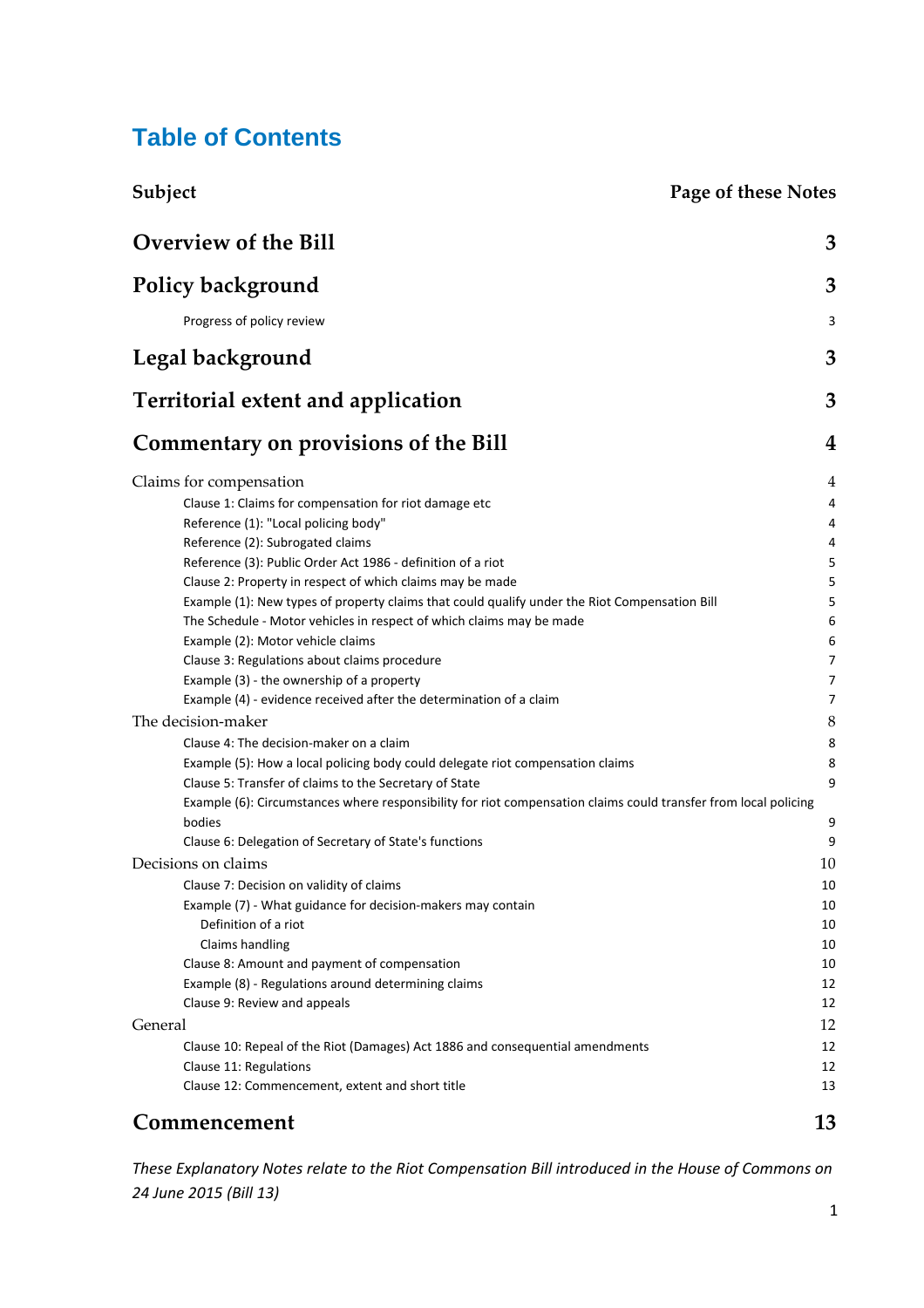| Financial implications of the Bill                                |           |  |  |  |
|-------------------------------------------------------------------|-----------|--|--|--|
| Parliamentary approval for financial costs or for charges imposed | <b>13</b> |  |  |  |
| Related documents                                                 | 13        |  |  |  |
| Annex A - Territorial extent and application                      | 15        |  |  |  |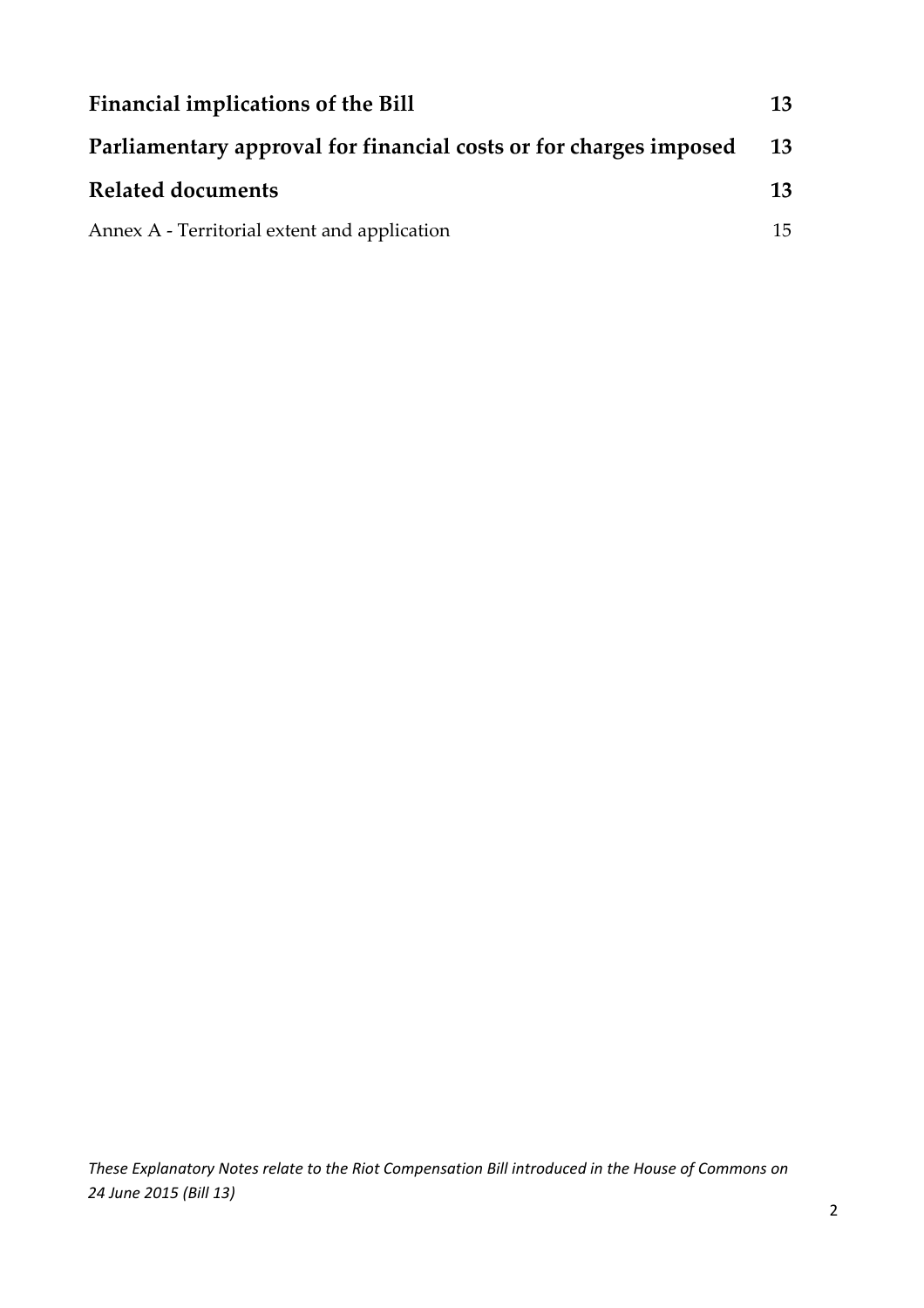## **Overview of the Bill**

1 The Bill repeals the Riot (Damages) Act 1886 ("the 1886 Act") and creates a new scheme which allows compensation to be claimed for property that is damaged, destroyed or stolen in the course of a riot. Claims for compensation may be made in respect of property that was not insured, or was not adequately insured, against such loss or damage. The Bill also allows an insurance company which has settled a claim in respect of loss or damage to property during a riot to reclaim the compensation they have paid out.

## **Policy background**

- 2 An unprecedented amount of businesses and individuals suffered losses during the civil disturbances of August 2011. The majority of those whose property was damaged in the riots were covered by insurance, however there was a significant minority who were uninsured or under insured. For these people, the 1886 Act provided the legislative vehicle under which they could make a claim for compensation.
- 3 Since its introduction and until the civil disturbances in 2011, the 1886 Act had not been the subject of any substantial revision. The archaic language of the 1886 Act contributed to a general uncertainty around entitlements to compensation and led to difficulties for decisionmakers in determining claims following the 2011 disturbances. It became clear that there was a need to reform the 1886 Act, in order to ensure that the arrangements that govern claims for riot damage compensation are clear, transparent and fit for modern day needs.

## Progress of policy review

4 After conducting an internal review the previous coalition Government commissioned an independent review of the 1886 Act. This was led by Neil Kinghan and was published on 8 November 2013. The previous coalition Government considered this report and outlined its proposed approach to riot compensation payments in a public consultation, which was published on 5 June 2014. A response to the consultation was published on 12 March 2015 along with the draft Bill.

## **Legal background**

- 5 The legislation relating to the existing system for payment of compensation the redress of service complaints is set out in a combination of primary and secondary legislation. The current provisions are:
	- The Riot (Damages) Act <sup>1886</sup>
	- Regulations under the Riot (Damages) Act 1886, as to claims for compensation (1921)

## **Territorial extent and application**

6 The provisions in this Bill cover England and Wales. Scotland and Northern Ireland have separate legislation and both administrations have confirmed they do not wish to implement the provisions of this Bill. The Bill does not make provision in relation to any matters that are devolved to Wales and therefore no Legislative Consent Motion is required. The Department of Justice in Northern Ireland has recently conducted a public consultation on reforming its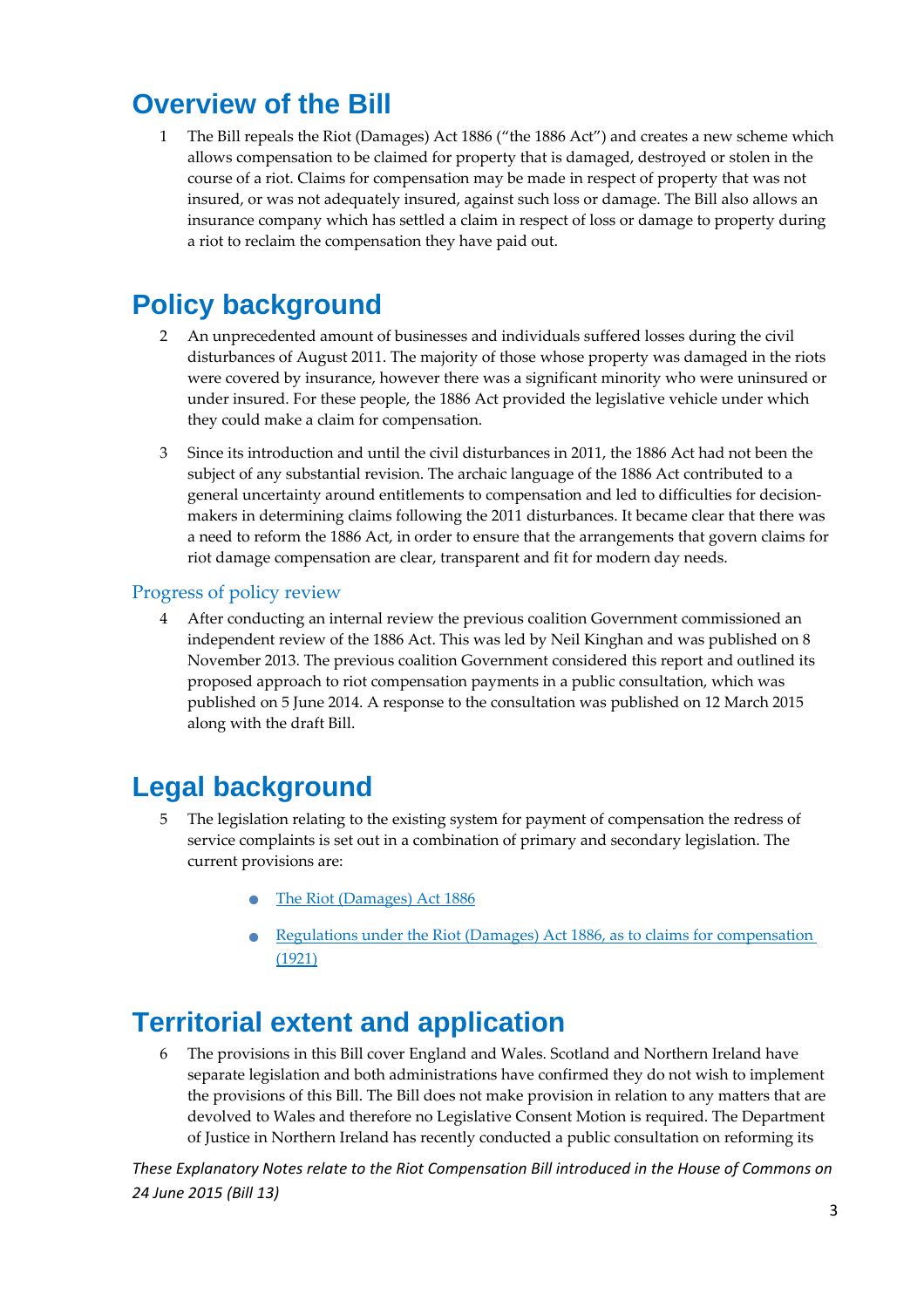riot compensation arrangements and is considering next steps.

## **Commentary on provisions of the Bill**

## **Claims for compensation**

### Clause 1: Claims for compensation for riot damage etc

7 *Subsection (1)* provides the entitlement to make a claim for compensation in respect of property that has been damaged, destroyed or stolen in the course of a riot. It does not cover any non‐material consequential losses (see paragraph 46) or personal injury. The compensation may be claimed from the appropriate local policing body (see Reference (1)).

## Reference (1): "Local policing body"

 The Local policing body is a police and crime commissioner, the Mayor's Office for Policing and Crime (in the Metropolitan Police district) or the Common Council (in the City of London Police area).

By virtue of the Interpretation Act 1978, a 'Local Policing Body' is defined in accordance with s.101(1) of the Police Act 1996.

- 8 *Subsection (5)* provides clarity on what is meant by property being inadequately insured. This is either where it is insured for an amount which is less than its value, or where it is insured subject to an excess. Where the property is insured subject to an excess, the insurance is deemed inadequate because the claimant, having paid the excess, would receive an insurance payment from the insurance company that is not adequate to cover the full value of the insured property.
- 9 *Subsection (2)* provides the continuation of an existing provision in the 1886 Act entitling an insurance company that has settled a claim for loss or damage to property caused by a riot to claim compensation in respect of the amount they have paid out from the appropriate local policing body (this is known as a "subrogated claim": see Reference (2) below).

#### Reference (2): Subrogated claims

Section 2(2) of the Riot (Damages) Act 1886 entitles insurers to make a subrogated claim (i.e. to claim reimbursement from the liable party for money paid to policy holders).

- 10 *Subsection (3)* clarifies that claims should be directed to the local policing body responsible for the police area in which the property was situated at the time of the riot. This is an important principle, particularly in relation to motor vehicle claims where riot damage may occur away from the place where a vehicle is normally kept.
- 11 *Subsection (4)* confirms that claims for compensation must be made in accordance with procedures to be outlined in regulations. Lack of compliance with these procedures could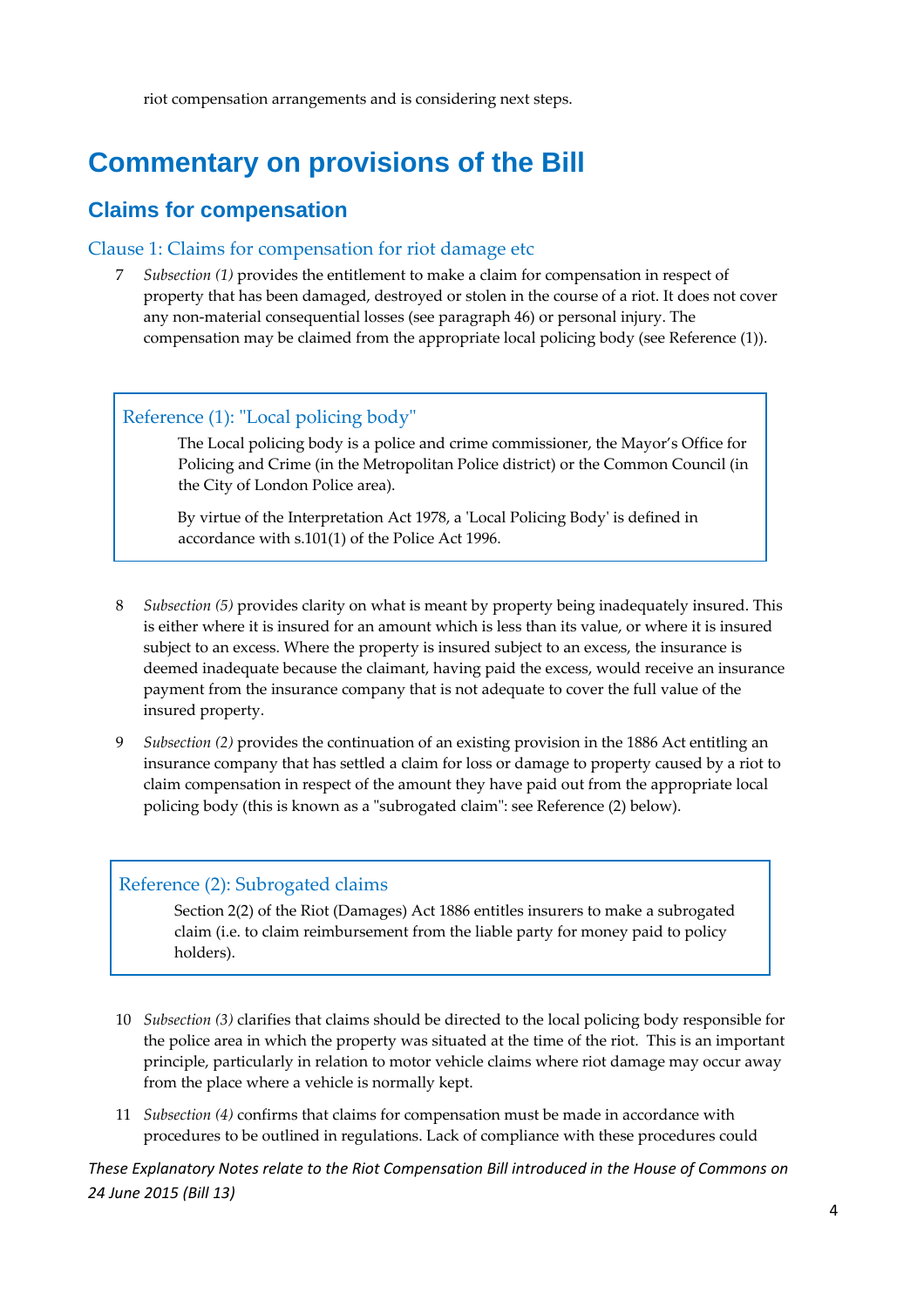result in a claim being refused, for example if a claim is submitted outside of the prescribed time limit without good reason.

- 12 *Subsection (6)* simplifies the approach to defining a "riot" for the purposes of determining whether riot compensation should be paid. The 1886 Act provides for compensation to be paid where damage to property has been caused by "persons riotously and tumultuously assembled together", but the terms "riot" and "riotously" in that Act are also defined by reference to section 1 of the Public Order Act 1986 (see section 10(1) of that Act).
- 13 The definition supplied in the Bill replaces the archaic language in the 1886 Act by using section 1(1) of the Public Order Act (see Reference (3) below), with the aim of making it easier for the decision‐maker to determine whether a riot has occurred.

### Reference (3): Public Order Act 1986 ‐ definition of a riot

Section 1(1) of the Public Order Act 1986 states:

"Where 12 or more persons who are present together use or threaten unlawful violence for a common purpose and the conduct of them (taken together) is such as would cause a person of reasonable firmness present at the scene to fear for his personal safety, each of the persons using unlawful violence for the common purpose is guilty of riot."

14 *Subsections (6)(a) to (c)* provides a new exemption for the relevant local policing body from liability to pay compensation where a riot has occurred in various types of secure facilities where people are detained. This is on the basis that another party has responsibility for maintaining order in such facilities.

### Clause 2: Property in respect of which claims may be made

- 15 The 1886 Act provides for compensation to be claimed only in relation to damage to a house, shop or building. Clause 2 encompasses a wider class of property damage and loss in respect of which claims may be made. Under the Bill, this now includes a building, a motor vehicle which falls within the Schedule to the Bill, or property which otherwise falls within subsection (3).
- 16 *Subsection (1)* provides that a person claiming compensation under clause 1(1) may make a claim only in relation to specified types of property. *Subsection (2)* extends the same principle to an insurance company making a claim under clause 1(2).
- 17 *Subsection (3)* identifies other types of property in respect of which claims may be made. In addition to property kept within a building, claims may also be made for property which was kept at the time of the riot within the curtilage of a building or on land being used for the purpose of the claimant's business.

## Example (1): New types of property claims that could qualify under the Riot Compensation Bill

Scenario (a): A riot occurs on an industrial estate. A company incurs uninsured losses in respect of a damaged fork lift truck kept outside an outbuilding. *They are able to make a claim for this under subsection (3)(b).*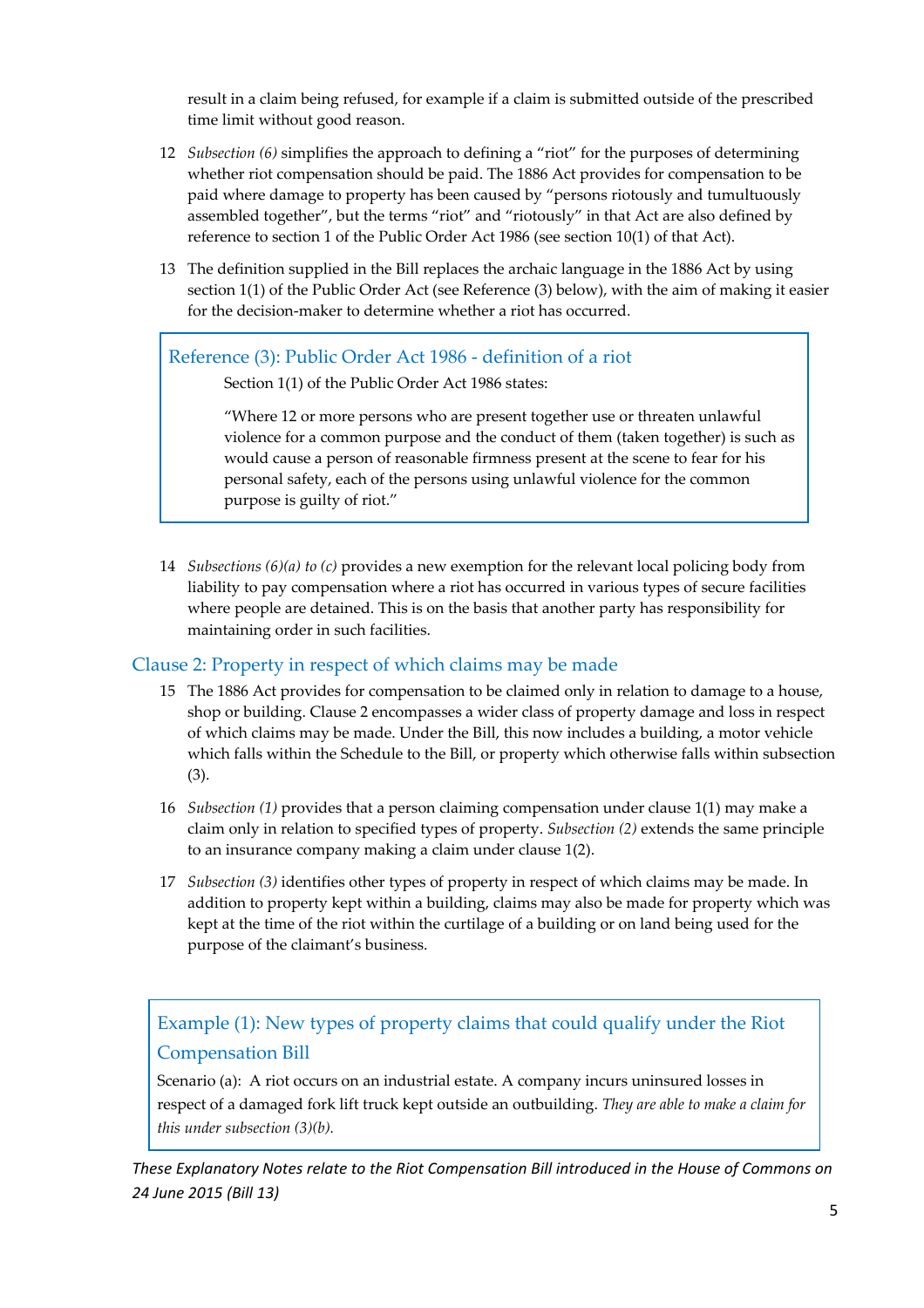Scenario (b): A seasonal market stall holder whose stall was erected on a temporary site experienced losses through theft during the course of a riot. *He is able to make a claim under subsection (3)(c).*

- 18 *Subsection (4)* allows the Secretary of State to make changes, via regulations, to the property identified in subsection (3) in respect of which claims may be brought. This enables provision to be made about the meaning of terms used in that subsection – this could, for example, be used to supply a wider definition of types of buildings in respect of which claims may be made.
- 19 *Subsection* (5) supplies a definition of "buildings" and "motor vehicles" for the purposes of section 2 and the Schedule to the Bill.

## The Schedule ‐ Motor vehicles in respect of which claims may be made

- 20 Paragraph 1 of the Schedule to the Bill allows a person with third party insurance to make a claim for uninsured losses to their vehicle that was caused as a result of a riot. It should be noted that, unlike the position for other property claims, the payment of an excess will not render the insurance inadequate for the purposes of making a claim under the Schedule. This acts as a bar to claims for recovery of the payment of any excess paid for motor vehicles damaged in the course of a riot.
- 21 A claim may also be made for riot damage in respect of vehicles that are exempt from the legal requirement to obtain insurance (see paragraph 2). This deals mainly with vehicles owned by certain public bodies, as set out in section 144(1) and (2) of the Road Traffic Act 1988.
- 22 In order to ensure compliance with legal requirements in respect of keeping a vehicle on the road it is a condition, in respect of a motor vehicle falling within paragraph 1 or 2 of the Schedule, that the appropriate amount of vehicle excise duty has been paid in respect of the vehicle (so claims will be refused if the vehicle concerned has not been properly taxed).
- 23 A claim may also be made in respect of loss or damage to a motor vehicle kept off-road at the time of the riot, provided that the claimant has kept the vehicle in accordance with the standard off‐road notification requirements set out sections 144B(5) or (6A) of the Road Traffic Act 1988 (see paragraph 3).
- 24 Under paragraph 4 of the Schedule, claims may be made in respect of vehicles that are part of the stock in trade of a business. Such claims may be made by an owner or an insurance company who has paid out under an insurance policy. However an insurance company is not permitted to subrogate claims on any other motor insurance policy they have paid out on.

## Example (2): Motor vehicle claims

Scenario (a): A self-employed plumber based in Surrey is carrying out a job in London when his vehicle is targeted during a riot and the bodywork is damaged. *As he only has third party insurance he is* able to make a claim to the Metropolitan Police as this was the force with responsibility for the area where the *losses occurred (complying with clause 1(3) and paragraph 1 of the Schedule).*

Scenario (b): A car salvage dealer's yard is broken into during a riot. Damage and theft occurs to cars as a result. He is paid in full by his insurance company. *As the cars were part of the stock in trade of a*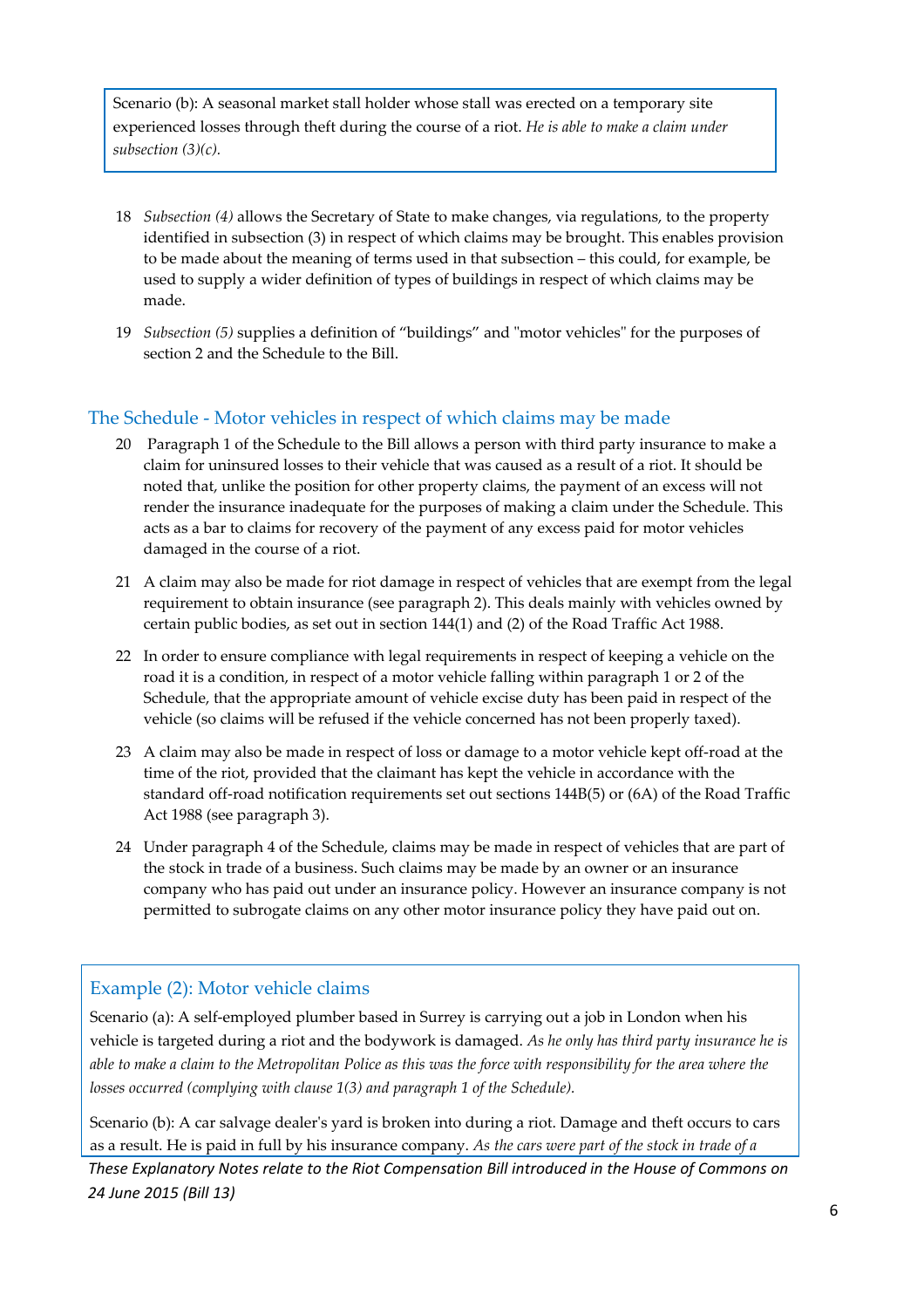business the insurance company is able to reclaim the settlement they paid to the car salvage dealer (under *paragraph 4 of the Schedule).*

### Clause 3: Regulations about claims procedure

- 25 *Subsection (1)* is self‐explanatory.
- 26 *Subsection (2)* allows for regulations to include appropriate provision to deal with circumstances where the ownership of the property is not straightforward (see Example (3) below) and will ensure that the correct claimant can more easily be identified.
- 27 *Subsection (2)* will also ensure that claims are consolidated where appropriate (e.g. where a company has incurred losses in separate buildings on the same site or where a company has incurred damage to a building and the stock it holds inside). This is particularly important given that clause  $8(1)$  provides that there will be a maximum amount of compensation payable per claim.
- 28 *Subsection (3)* also allows the Secretary of State to set out in regulations the procedural and evidential requirements covering a number of areas such as the time limits for notification of a claim and submission of supporting evidence. Within this, the Secretary of State may also make provision about the submission of new evidence, even after a claim has been determined (see Example (4)).
- 29 *Subsection (4)* utilises insurance industry practice by stating that, through regulations, estimates for the cost of repairs may be prepared by approved contractors. Clause 8(6)(d) also provides that regulations may enable the local policing body to pay such contractors direct. These measures are designed to reduce the potential scope for fraud.

## Example (3) - the ownership of a property

Scenario (a): during the course of a riot the infrastructure of a block of 12 flats has been damaged and various contents in a number of flats have been damaged and stolen. All of the flats are leasehold, the freeholder of the block of flats is legally responsible for the external structure of the building but failed to take out insurance.

We intend through regulations to clarify that the freeholder may make individual claims for the external damage to each of the 12 flats (with a £1m cap for each claim). The leaseholders may also submit separate claims for any *contents that were not covered by insurance.*

Scenario (b): a riot breaks out on the site of a controversial property development and machinery leased by the building company is damaged.

Ownership will depend on the lease agreement and who has responsibility for repairing the cost of the damage. In the event that the lessee is responsible for the damage and does not have insurance then they could submit a claim under the new provisions. If the owner of the equipment is responsible and has insurance cover then the *expectation is that the insurance company will submit a subrogated claim to the local policing body.*

## Example (4) ‐ evidence received after the determination of a claim

Scenario - a residential property suffers extensive fire damage during a riot. A valuable necklace is lost but the claimant cannot substantiate ownership due the receipt being lost in the fire. The case is settled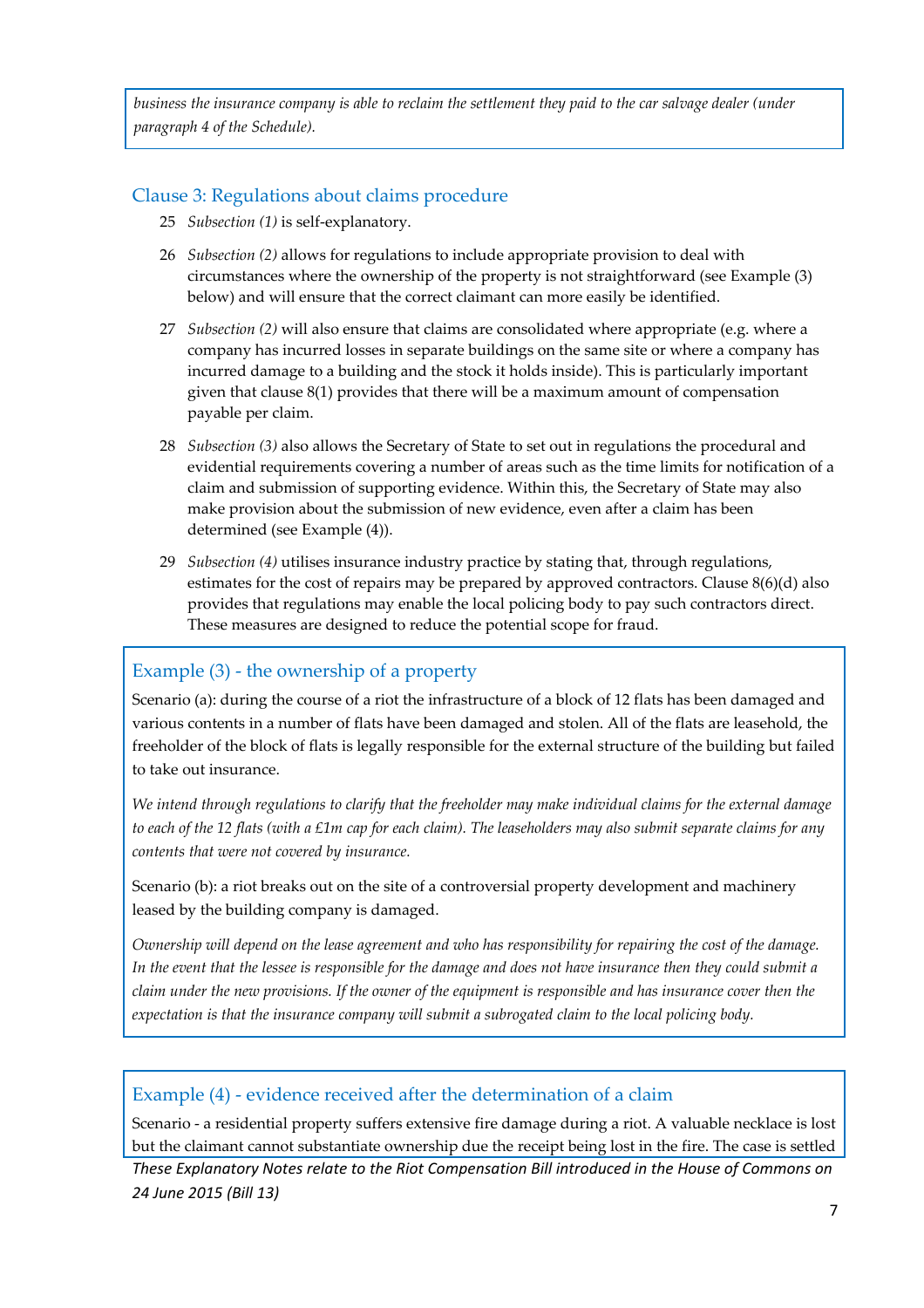by the local policing body but no money is provided for the necklace. Six months later, through a family member, a number of photographs are discovered of the claimant wearing the necklace.

The local policing body will be able to re-open the claim to investigate this. In such circumstances it is likely that loss adjusters will be employed to investigate the authenticity of the photographs and the value of the necklace. If *there are no concerns then the claim may be paid out.*

## **The decision-maker**

### Clause 4: The decision‐maker on a claim

- 30 *Subsection (1)* specifies that the relevant local policing body is responsible for making a decision on a claim except where;
	- a. they have delegated their claims handling and decision‐making functions (in accordance with subsection (2)). This clause allows local policing bodies with greater flexibility to outsource to companies with greater capacity and expertise to handle claims (for example to loss adjuster companies); or
	- b. the Secretary of State makes a direction to transfer claims in accordance with clause 5.
- 31 *Subsection (2)* allows for regulations to be made by the Secretary of State around the transference of claims handling and decision‐making functions. This could, for example, specify types of accredited organisations to whom these functions may be delegated.
- 32 *Subsection (3)* expands on subsection (2) and makes clear that the Secretary of State may make specific provision in the regulations enabling greater flexibility around, for example, the types of claim in relation to which the functions may be delegated. Subsection (3) also allows the Secretary of State to include measures in regulations to ensure appropriate governance around claims handling and decision making.

Example (5): How a local policing body could delegate riot compensation claims A riot breaks out in a single large urban force area. As a result 80 claims are made of which 60 are of a relatively low value (e.g. under £10k) and are straightforward. The remaining claims are of a high value and are complex as they relate to a block of flats with shops on the ground floor that were all extensively damaged.

Potential courses of action for the local policing body (assuming these are provided for in regulations under *clause 4(2)):*

(a) Handle all the claims internally but commission loss adjusters to carry out investigations on the high *value complex claims making recommendations to the local policing body.*

(b) Handle all the low value claims internally but contract out both the handling and investigations to loss *adjusters for the high value complex claims making recommendations to the local policing body.*

(c) Contract out the handling of all claims setting out a delegated limit so that loss adjusters can take *decisions on low value claims. On high value claims loss adjusters would be required to recommend a course of action to the local policing body.*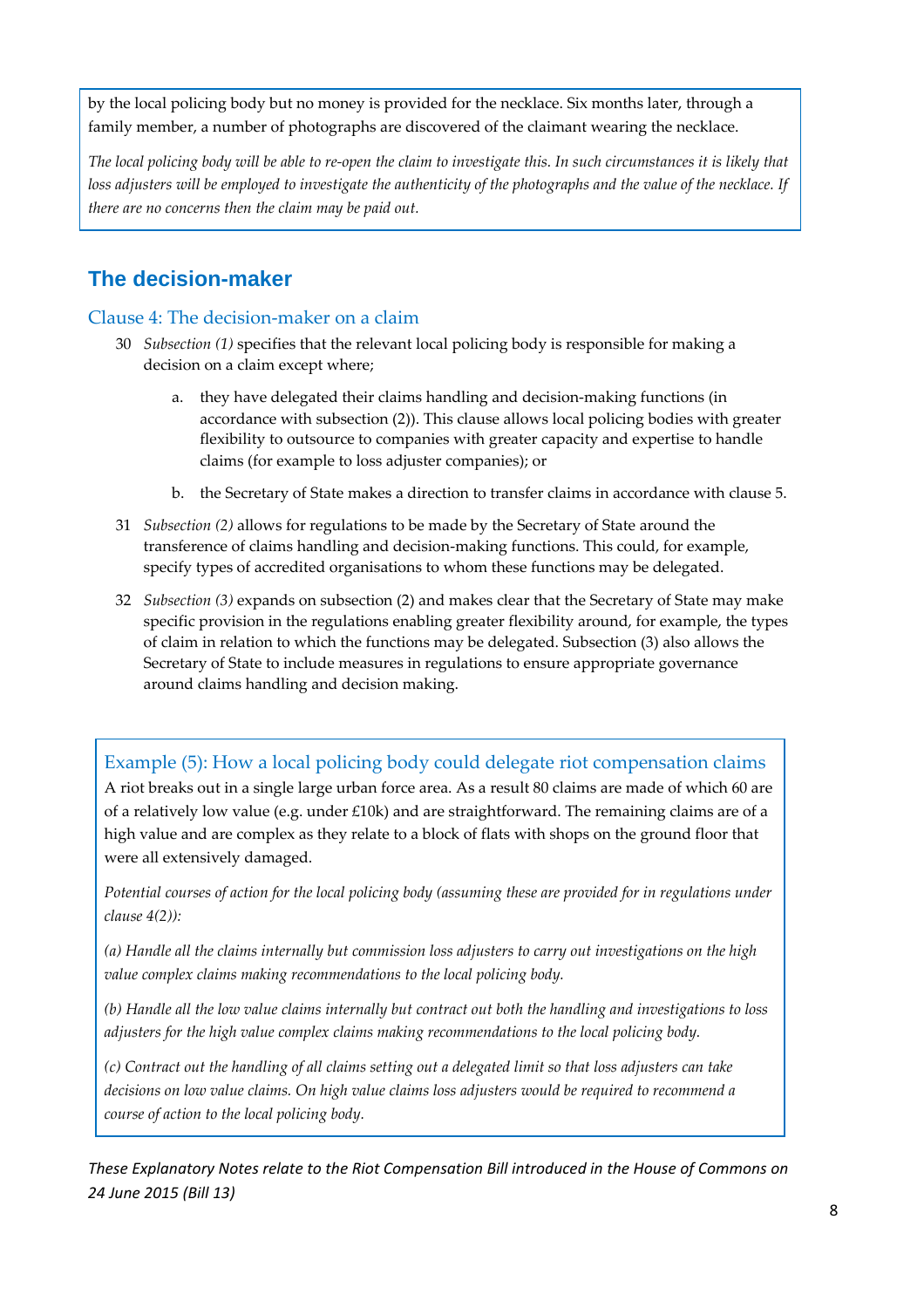## Clause 5: Transfer of claims to the Secretary of State

- 33 *Subsections (1) and (3)* allow the Secretary of State, through a direction, to assume responsibility for claims handling and/or decision‐making on riot compensation claims*.* Such a direction must be published (see *subsection (5)*). These provisions are only intended to be used in the event of widespread civil disturbances or at the request of a local policing body *(*in limited circumstances*)*. (See Example (6)).
- 34 *Subsection (2)* creates a degree of flexibility in that the Secretary of State may assume responsibility for all claims handling and/or decision making or instead just certain types of claim.
- 35 *Subsection (3)* also provides clarity of the circumstances under which the Secretary of State can make a direction. Subsection (3) also allows a local policing body to ask the Secretary of State to take on claims handling functions if a riot only occurs within their force area (see Example (6)).
- 36 In order to ensure consultation between appropriate parties *subsection (4)* imposes a requirement on the Secretary of State to consult affected local policing bodies before making a direction.

## Example (6): Circumstances where responsibility for riot compensation claims could transfer from local policing bodies

Scenario (a): a disturbance breaks out in a town, which is on the outskirts of a large metropolitan area resulting in damage to a large number of shops. A breakaway group of 20 individuals then go onto another neighbouring town covered by a different force area causing more damage.

Under this scenario the Secretary of State, after consultation with the two responsible local policing bodies, *could assume responsibility for claims handling and decision‐making and implement a riot claims bureau to* carry out this function (under clause 6). It is expected that the local policing body would participate in the *overall running of the Bureau.*

Scenario (b): a single force receives an unexpected and high number of claims following a large disturbance occurring only within their area. They request assistance from the Secretary of State.

After considering this request the Secretary of State agrees to implement a riot claims bureau to handle and decide claims. N.B. there is no obligation on the part of the local policing body to request a transfer of their *functions to the Secretary of State or for the Secretary of State to accept such a request.*

## Clause 6: Delegation of Secretary of Stateʹs functions

- 37 If the Secretary of State decides under clause 5 to assume claims handling and decision‐ making responsibility for riot compensation claims then *subsection (1)* permits the Secretary of State to establish a riot claims bureau (an ad hoc body) to carry out such functions.
- 38 *Subsection (2)* provides that the regulations must confirm that the principal function of the riot claims bureau is to exercise the claims handling and/or decision‐making functions in relation to claims on behalf of the Secretary of State.
- 39 *Subsection (3)* outlines detail that may be set out in regulations dealing with the composition and running of the bureau.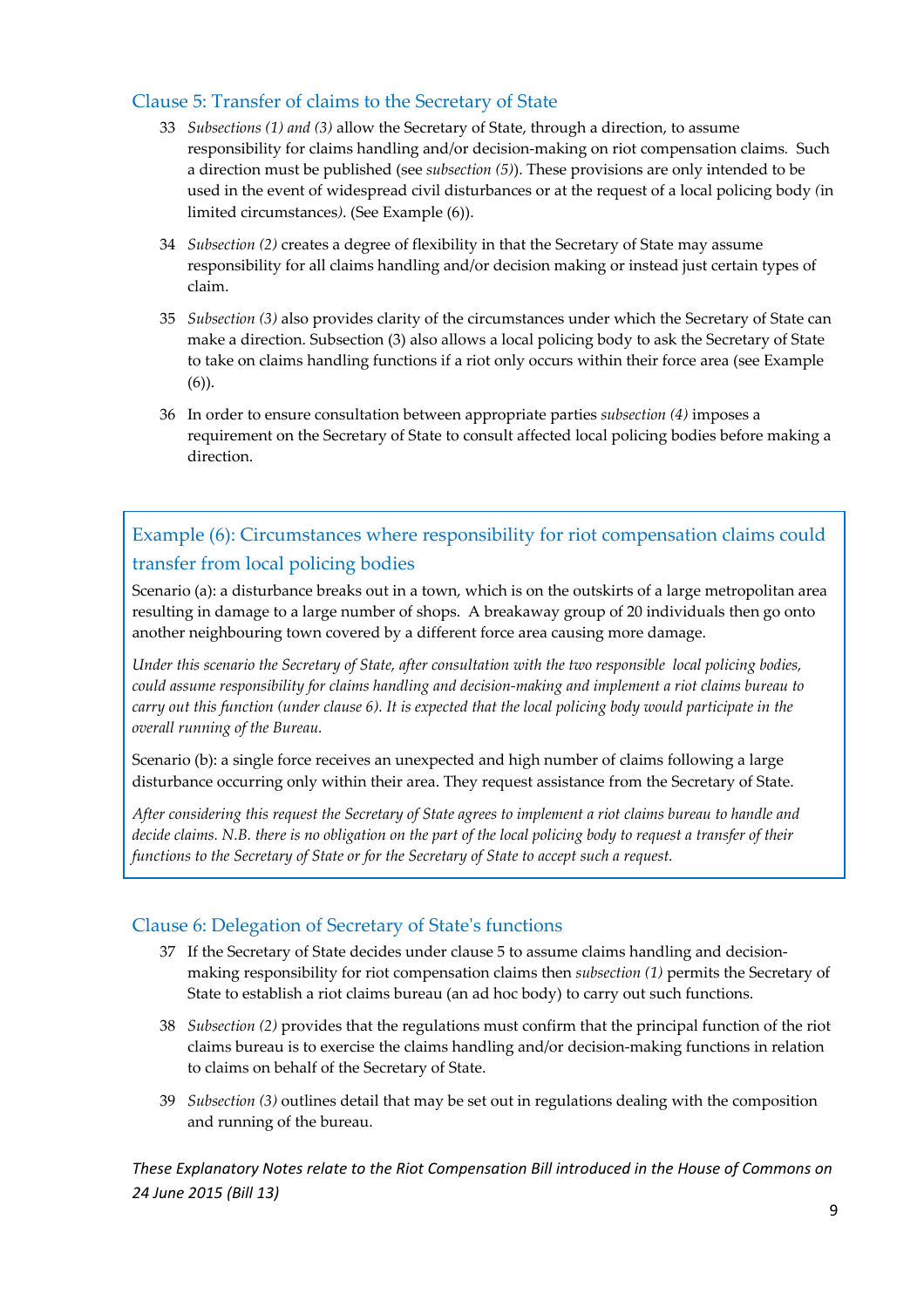40 *Subsections (4) and (5)* allows for the Secretary of State to make regulations to delegate claims handling and decision-making functions to a person other than the riot claims bureau. This provision could be used, for example, to transfer decision‐making in relation to motor vehicle claims to a specialist organisation.

## **Decisions on claims**

## Clause 7: Decision on validity of claims

- 41 *Subsection (1*) imposes a primary obligation on the decision‐maker to determine whether a claim for compensation is valid.
- 42 *Subsection (2)* makes clear that this decision on validity will depend on whether the claim is in respect of riot damage as defined in clause 1, and whether the claim is in respect of property as defined in clauses 1 and 2.
- 43 Compliance with procedural requirements, set out in regulations made under clause 3, will be necessary to ensure a claim is valid. For example failure to comply with the time limits for submission of information could lead to the claim being held to be invalid.
- 44 *Subsection (3)* states that the Secretary of State may issue guidance to decision‐makers on matters that will be material to decisions as to validity of claims, such as whether the civil disturbance in which losses were sustained met the definition a riot.

## Example (7) ‐ What guidance for decision‐makers may contain

### **Definition of a riot**

Guidance for decision‐makers will contain further detail around the definition of a riot, in particular around issues such as individuals or small groups who break away from a larger group and cause damage.

#### **Claims handling**

A particular issue from the August 2011 riot was the circumstances under which it might be acceptable to submit evidence outside of prescribed periods. Our guidance will contain some examples where this might be acceptable, which will include delays in being able to submit details of rebuilding costs due to planning permission issues.

Guidance for decision-makers is also likely to cover the circumstances around which a claim may be classified as dormant, where despite repeated attempts by the local policing body over a period of time no contact has been made by the claimant.

## Clause 8: Amount and payment of compensation

- 45 *Subsection (1)* imposes a new compensation cap of a maximum payment per claim of £1 million. This can be changed by regulations (see *subsection (8)*).
- 46 *Subsection (2)* makes it clear that the amount of compensation shall not reflect any consequential loss resulting from the loss or damage to the property. This will include (but is not limited to) loss of productivity, loss of profit, loss of income and loss of rent.
- 47 *Subsection (3)* specifies that the Secretary of State may make regulations which set out the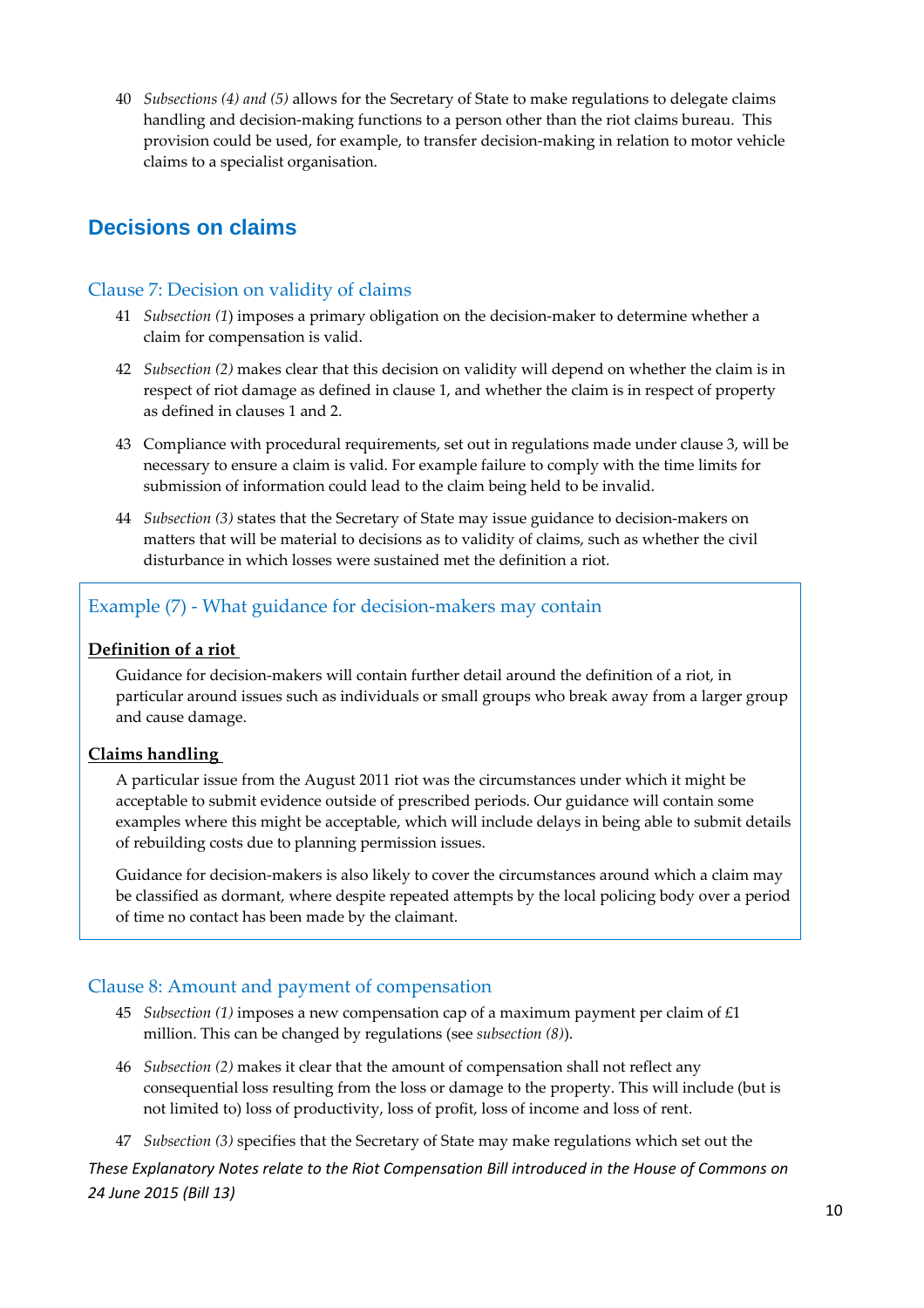particular factors to be taken into account by decision‐makers when determining claims. See Example (8).

- 48 *Subsection (4)(a)* allows the regulations to prescribe in detail the basis upon which compensation will be calculated. This will include a new entitlement enabling property to largely be replaced on a new-for-old basis. There will be exceptions to this where indemnity or depreciated value will be paid, the intention here is to be consistent with the insurance industry. See Example (8).
- 49 *Subsection (4)(b)* makes clear that the regulations may require local policing bodies to take account of what has been paid out on any related insurance claim when deciding the level of compensation that is fair and reasonable. This is to ensure propriety and to prevent double recovery in relation to claims made to the relevant local policing body that arise from inadequate insurance.
- 50 *Subsection (5)(a)* specifies that regulations may allow the decision‐maker to award increased compensation to allow claimants to recoup costs or expenses. This may include recovery of the costs incurred by successful claimants who have engaged their own loss adjusters to provide further evidence for the local policing body.
- 51 *Subsection (5)(b)* will allow the regulations to provide the ability for local policing bodies to make a deduction equivalent to an excess which could be applied to claimants who make a claim under the scheme.
- 52 *Subsection (5)(c)* makes clear that the regulations may set out what will be the effect of the claimant's conduct on the calculation of compensation. See Example (8).
- 53 *Subsection* (5)(*d*) states that regulations will provide a mechanism for decision-makers to refuse a claim where they believe (on balance of probabilities) that fraud has been employed in connection with the claim. The regulations may also give the decision-maker the ability to refuse other claims brought by the same individual even where fraud is only found to have occurred in another claim. See Example (8).
- 54 *Subsection (6)(a):* in order to be consistent with insurance claims, it is intended that the regulations will provide a time limit by which claims will lapse if the claimant has failed to provide the requisite evidence or has simply not maintained contact. Insurance policies typically state this to be six years in line with the statute of limitations.
- 55 *Subsection (6)(b)* refers to provision to be made in regulations allowing local policing bodies to make an interim payment on a claim. This may be helpful to a business in, for example, circumstances where there has been a difficulty in establishing one element of the claim, but where the rest of the claim is not in dispute. A payment could be made on the settled aspects of the claim, which might assist the business to continuing trading.
- 56 *Subsection (6)(c)* is an additional mechanism to subsection (6)(b), by which the regulations may provide that the relevant local policing body or a riot claims bureau may release money in instalments. This reflects general insurance industry practice in total loss claims where money is often released in stages as building work progresses.
- 57 *Subsection (6)(d)* points to flexibility that may be provided in regulations to allow local policing bodies to use approved repairers instead of providing financial settlements. The intention of this is to speed up resolution of minor damage claims.
- 58 *Subsection (6)(e)* permits the regulations to deal with the administrative requirements that must be satisfied before money may be released or repairs carried out. This may include the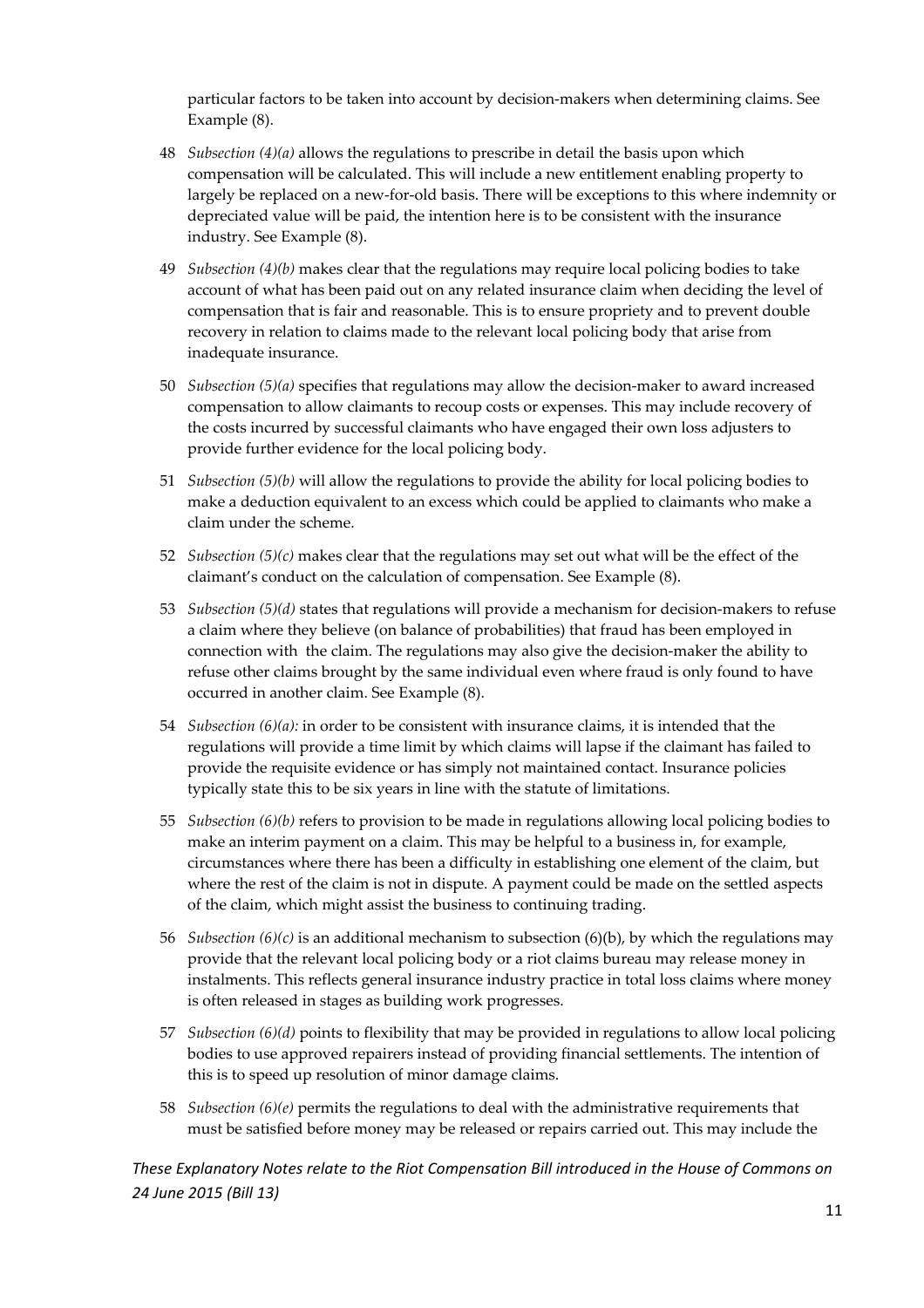need for obtaining quotes from a number of different repairers and for claimants to sign an agreement on a settlement offer before money is released.

59 *Subsection (7)* requires the local policing body to pay the compensation decided upon, taking into account the requirements of the Bill and the regulations made under it.

#### Example (8) ‐ Regulations around determining claims

**Subsection (4)(a)** ‐ regulations may set out the areas where depreciative or indemnity will be paid, for example cars, perishable stock and sale stock.

**Subsection (5)(c)** - regulations may set out the types of conduct that can be taken into consideration. Examples of this may include disqualifying an individualʹs claim where he/she has been convicted of a relevant criminal offence during the disturbance for which he/she has submitted a claim. Account may also be taken of any evidence that shows a claimant incited rioters or deliberately left their house/business premises open during a riot.

**Subsection (5)(d)** ‐ examples of what could be considered as fraud include claiming for loss or damage that was sustained before or after the period of the riot; deliberately over‐estimating stock losses; or claiming for non-existent damage to a house/business premises.

#### Clause 9: Review and appeals

- 60 *Clause 9* requires the Secretary of State to make regulations dealing with the rights of review and repeal of decisions in relation to the validity of claims and the amount and payment of compensation.
- 61 If a claimant is unhappy with the decision on their case, pursuant to these regulations, they will first be required to seek a review, which will be carried out by the decision-making authority. Should the claimant remain dissatisfied then they will have the right of appeal. Further details as to the scope of the appeal and its venue will be provided in the regulations that the Secretary of State is required to make under clause 9.

## **General**

#### Clause 10: Repeal of the Riot (Damages) Act 1886 and consequential amendments

62 *Clause 10* repeals the 1886 Act and provides for consequential amendments.

#### Clause 11: Regulations

63 *Subsections (2) and (3)* provide that regulations to be made under the Bill are to be subject to the negative resolution procedure. This is with three exceptions. Firstly, any regulations made under clause 2(4) which restrict or are capable of restricting the categories of property in respect of which a claim may be made are to be subject to the affirmative procedure. Secondly, any *reduction* to the compensation cap (referenced at clause 8(8)) must also be subject to the affirmative procedure. Finally regulations dealing with commencement will not be subject to any parliamentary procedure.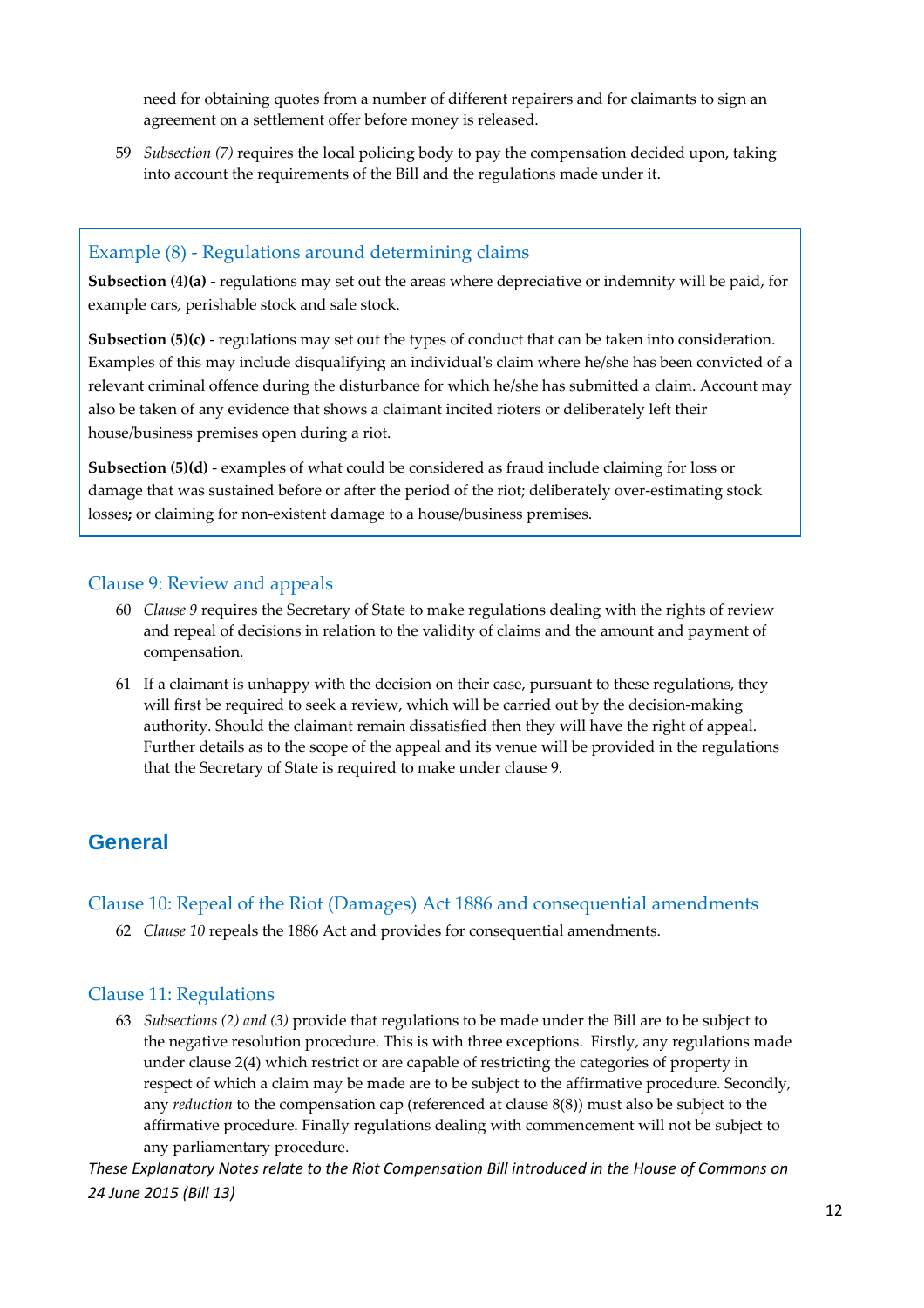#### Clause 12: Commencement, extent and short title

64 See ʹCommencementʹ section below.

## **Commencement**

65 Clause 12 provides that clauses 1 to 10 and the Schedule will be commenced by commencement regulations. Clauses 11 and 12 of the Bill will come into force on the day of Royal Assent.

## **Financial implications of the Bill**

- 66 The impact assessment estimates an average net annual cost of  $\text{\pounds}0.1$  million. This includes average annual net costs of £2.4 million to businesses and net annual average benefit of £2.3 million to public funds. The financial impacts of the draft proposals fall to local policing bodies, which remain financially liable for the costs of compensation, and to the insurance industry making claims on behalf of policy holders.
- 67 For local policing bodies, the costs are increased by proposed changes to the basis for compensation, by the addition of liability for limited motor vehicle damages and by the provisions to be made in regulations which may allow a longer time for claims to be submitted (with the effect that more claims potentially would be valid). However the claims cap of £1m reduces the overall costs of potential claims.
- 68 The proposals will have an impact upon the insurance industry, which will only be able to make claims for compensation to a maximum of £1m per claim. There will also be an impact on uninsured businesses or individuals who experience a loss in excess of £1m.
- 69 The proposals will result in some additional costs to Government in respect the staffing and administration of any riot claims bureau formed by the Secretary of State pursuant to clause 6. It should be noted that there has only been one riot that has occurred over the last ten years in two or more policing areas at the same time, or which has moved from one policing area to another. These are two of the three circumstances which would permit the Secretary of State to make a direction under clause 5 (the other is where the police request such a direction). It is only where the Secretary of State makes, or is considering making, a direction that the power to establish a riot claims bureau is triggered. Annual cost is estimated for the purposes of the impact assessment at around half a million pounds over ten years but could, in practise, be lower.

## **Parliamentary approval for financial costs or for charges imposed**

70 A money resolution will be produced in advance of the committee stage. The Regulatory Policy Committee has provided a green rating for the impact assessment.

## **Related documents**

71 The following documents are relevant to this Bill: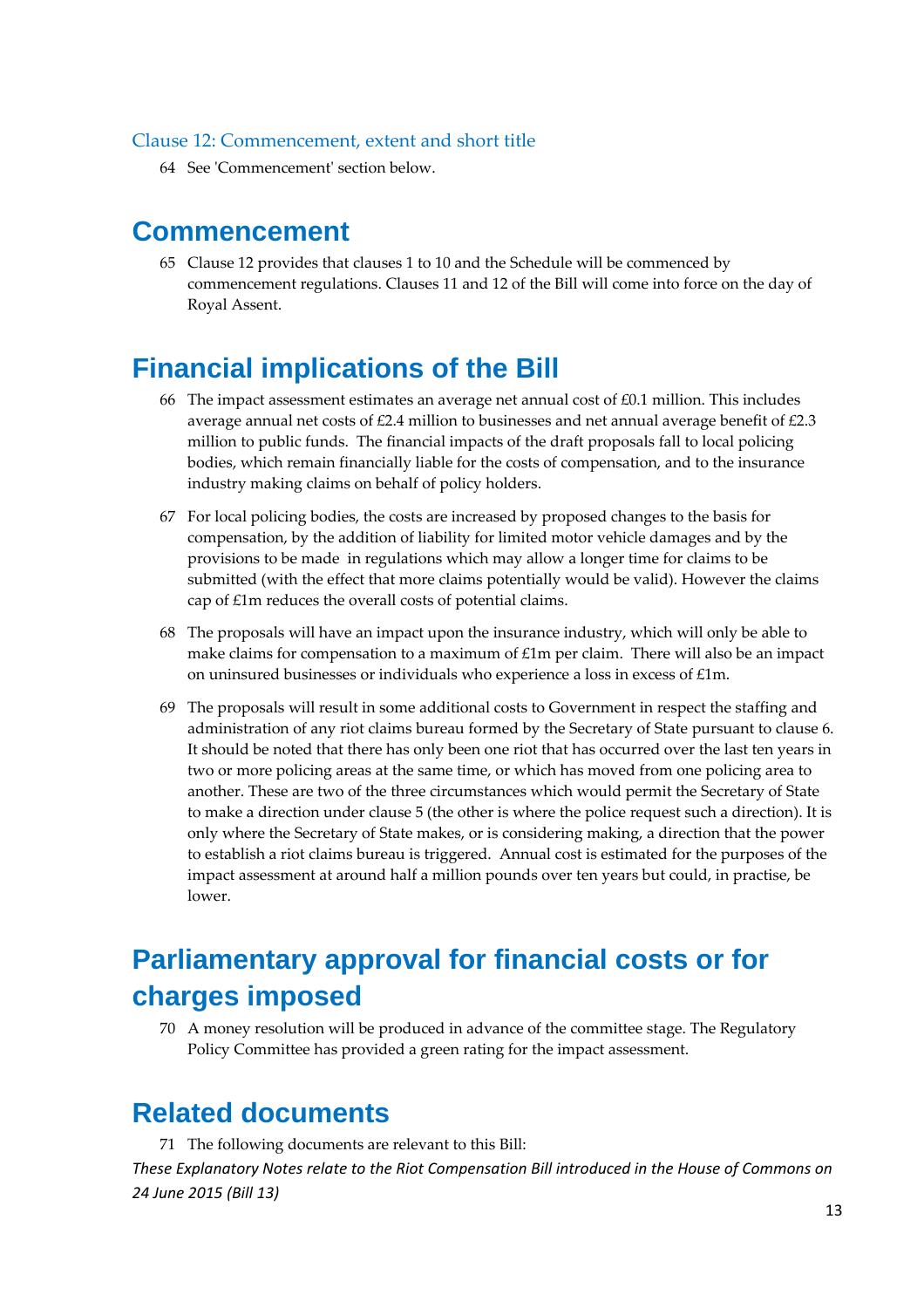- Independent Review of the Riot (Damages) Act ‐ https://www.gov.uk/government/uploads/system/uploads/attachment\_data/file/ 255990/riot\_damages\_act\_review.pdf
- Public Consultation, Response to the Public Consultation and Impact Assessment ‐

https://www.gov.uk/government/consultations/reform-of-the-riot-damages-act--2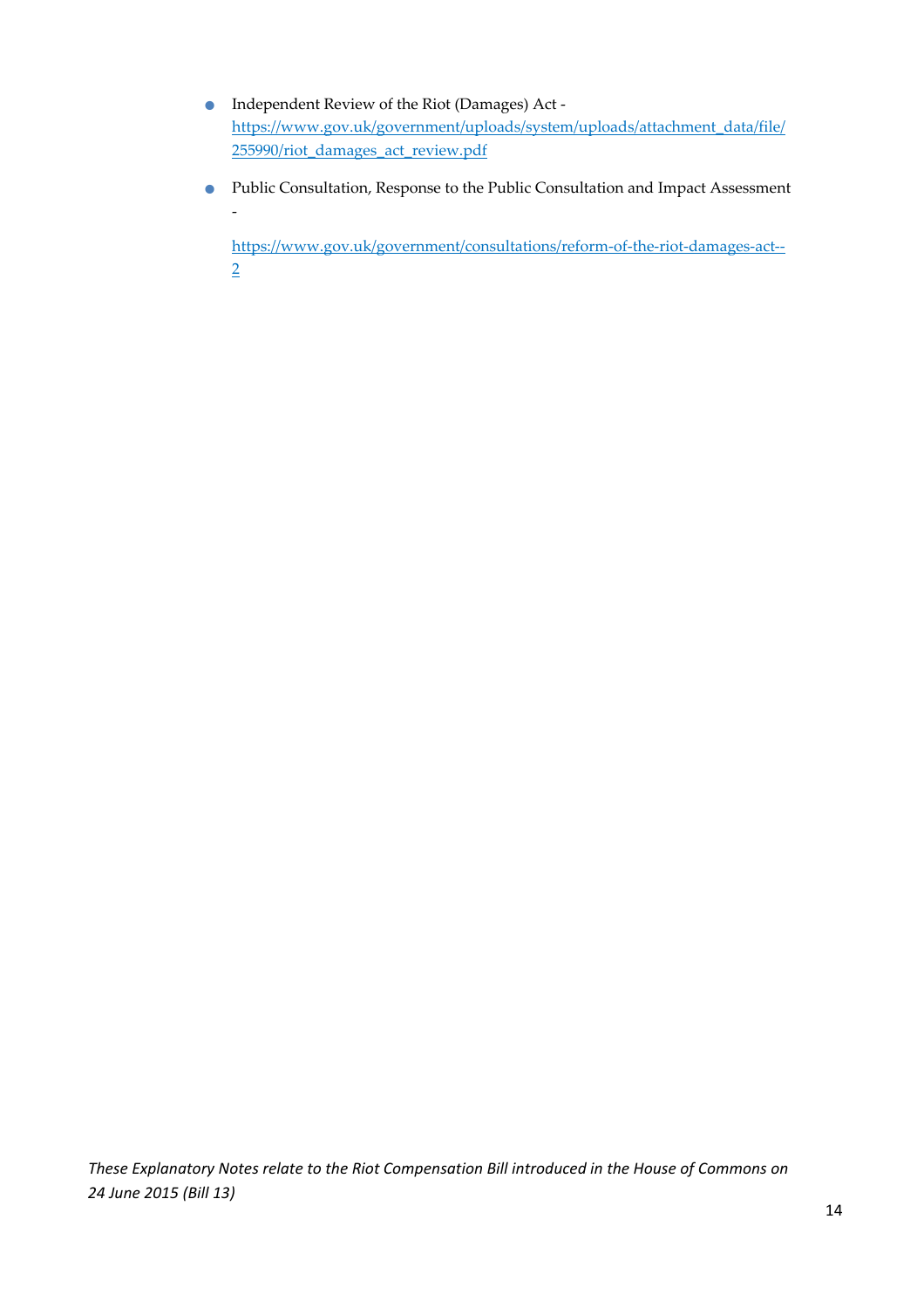## **Annex A - Territorial extent and application**

| Provision                                                                       | England                                        | Wales                                           |                                               | Scotland                |                                               | Northern Ireland                   |                                               |
|---------------------------------------------------------------------------------|------------------------------------------------|-------------------------------------------------|-----------------------------------------------|-------------------------|-----------------------------------------------|------------------------------------|-----------------------------------------------|
|                                                                                 | Extends to E &<br>W and applies<br>to England? | Extends to E<br>& W and<br>applies to<br>Wales? | Legislative<br>Consent<br>Motion<br>required? | Extends to<br>Scotland? | Legislative<br>Consent<br>Motion<br>required? | Extends to<br>Northern<br>Ireland? | Legislative<br>Consent<br>Motion<br>required? |
| 1. Claims for<br>compensation<br>Clause 1<br>Clause 2<br>Clause 3<br>Schedule 1 | Yes                                            | Yes                                             | No                                            | No                      | No                                            | No                                 | No                                            |
| 2. The<br>decision-<br>maker<br>Clause 4<br>Clause 5<br>Clause 6                | Yes                                            | Yes                                             | No                                            | No                      | No                                            | No                                 | No                                            |
| 3. Decisions<br>on claims<br>Clause 7<br>Clause 8<br>Clause 9                   | Yes                                            | Yes                                             | No                                            | No                      | No                                            | <b>No</b>                          | No                                            |
| 4.General<br>Clause 10<br>Clause 11<br>Clause 12                                | Yes                                            | Yes                                             | No                                            | No                      | No                                            | No                                 | No                                            |